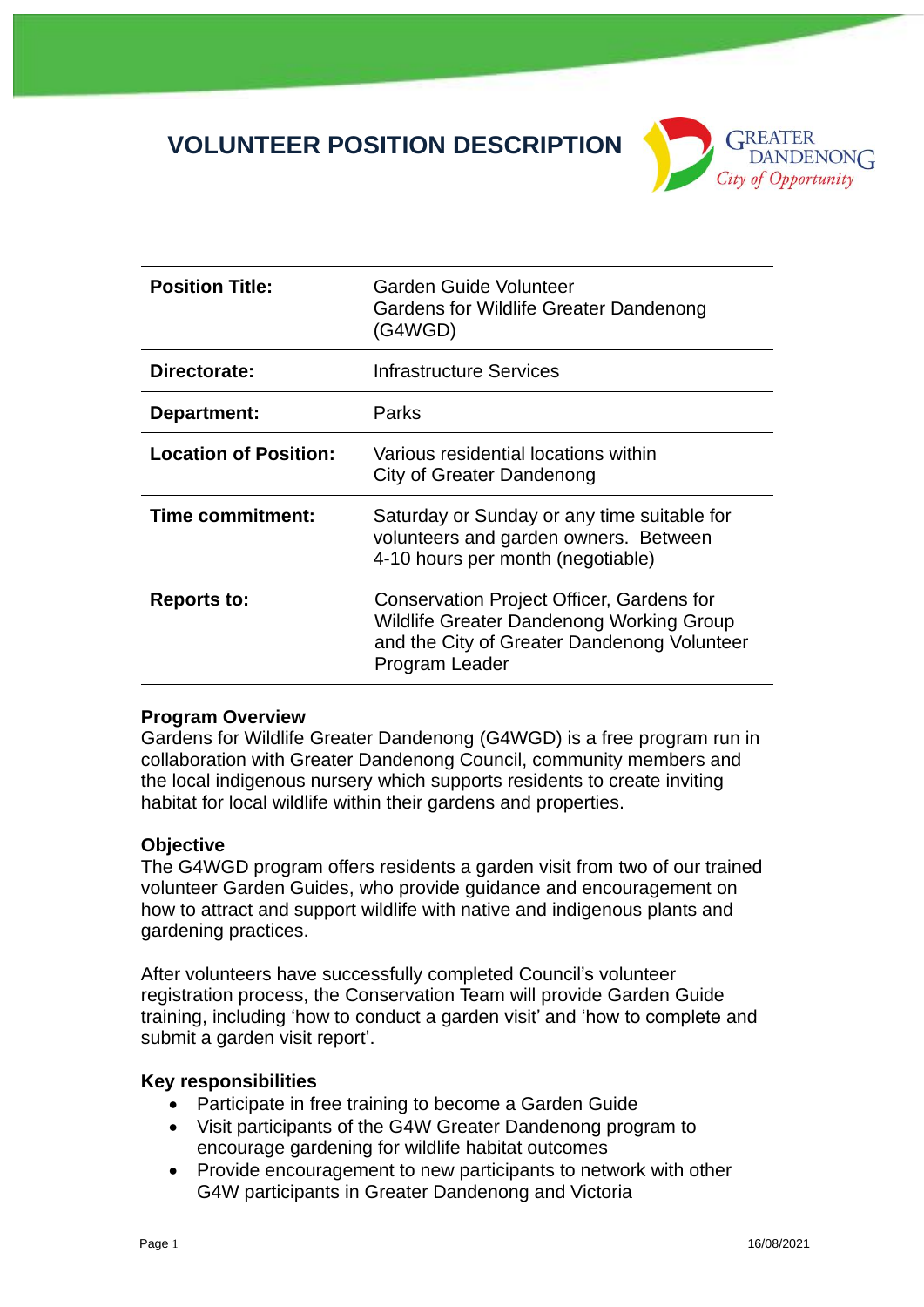# **Key Tasks**

- Conduct garden visits with another Garden Guide
- Complete a personalised garden visit report (template will be provided) during the garden visit
- Provide collected data (including garden visit report) to the Conservation Project Officer City of Greater Dandenong
- Provide feedback to the G4WGD working group

### **Skills, experience and other requirements**

- Good communication skills
- Respect for our diverse community and in all interactions
- Punctual and reliable
- Ability to work independently, in pairs and as part of a team
- Ability to follow detailed instructions
- Maintain resident and organisation confidentiality

# **Organisational Requirements**

- A committed volunteer, behaving in a manner consistent with personal and professional workplace standards as outlined in Council's Code of Conduct and other Council policies, procedures and guidelines.
- Make a positive contribution to Council and be mindful of the requirements outlined in the Victorian Charter of Human Rights in the provision of service delivery while respecting the rights of colleagues and customers at all times.
- Act respectfully, responsibly and be accountable for your actions.
- Adhere to Council's occupational health, safety and return to work (RTW) policies and procedures and participate in health and safety training programs and initiatives.
- Understanding of and ability to work with diversity within the workplace and community.
- Perform other duties as directed within the limits of acquired skills, knowledge and training.
- Manage Council records in accordance with the relevant Council policies and corporate requirements to protect personal information.

The following general physical and functional requirements may apply to this position:

- Manual handling tasks eg lifting and carrying
- Prolonged periods of sitting / standing
- Long / short distance travel
- Getting in and out of a vehicle.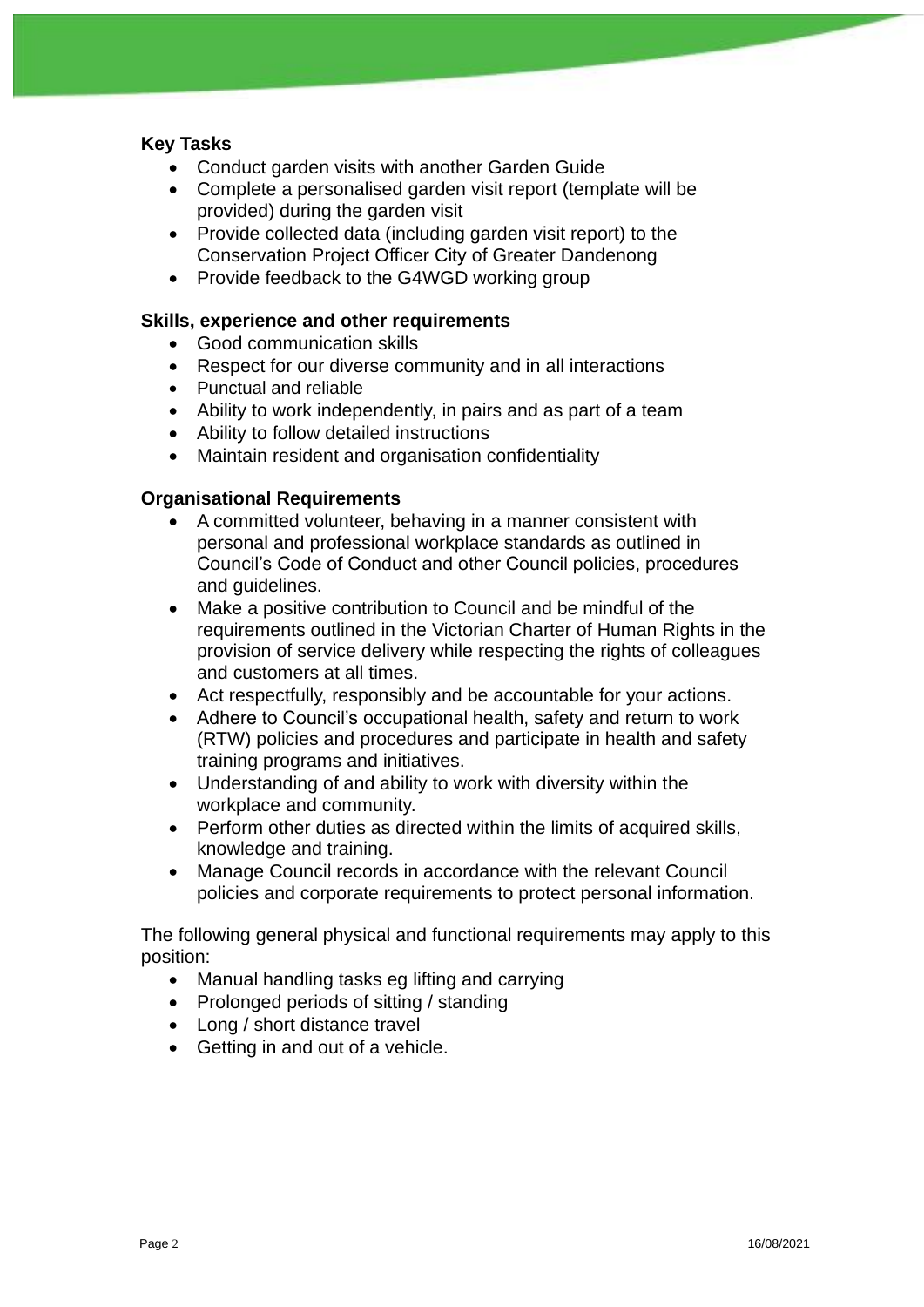# **Occupational Health & Safety responsibilities**

- Comply with Council's Occupational Health and Safety policies, procedures, and legislative requirements relevant to the position
- Comply with Council's Workplace Behaviour Policy
- Perform work in a safe and appropriate manner
- Take responsibility for your own safety and welfare
- Proactively report any incidents (near misses), injuries, hazards, or unsafe work practices.

## **Volunteer Insurance**

- Everyone is covered by Medicare.
- Many people have their own additional private cover and/or their pension benefits.
- In addition, Council has Personal Accident Insurance for registered volunteers who are between 16 and 90 years of age. Please note reduced cover for Covered Persons over age seventy five (75) years.
- Council's insurances do not cover individuals' private vehicles. We trust that volunteers' vehicles are comprehensively insured.
- Volunteers will be liable for any fines incurred whilst driving their own vehicle.

# **Additional Information**

- Animals and/or children cannot accompany volunteers.
- A current Victorian Driver's Licence is essential when you are required to drive a Council vehicle or your own vehicle.
- When using your own vehicle third party insurance is required.
- It is advisable to inform your insurance company that you will be using your car for volunteering activities for Council.
- Fully comprehensive vehicle insurance is recommended.
- Any parking or speeding fines are the volunteer's responsibility.

#### **Support/training**

Your first line of support is the Conservation Project Officer followed by the Volunteer Program Leader.

Training and orientation for this position will be provided by the Volunteer Program staff and other relevant staff within the Gardens for Wildlife program. Support will also be provided by the Gardens for Wildlife Victoria network. Ongoing support will be provided throughout the volunteer's involvement in the program.

In addition, volunteers are offered access to a minimum of four training sessions throughout the year on a variety of topics which have been approved as applicable to volunteering roles within Council.

Two formal volunteer recognition events will be held annually.

All volunteers will be provided with a Position Description and name badge.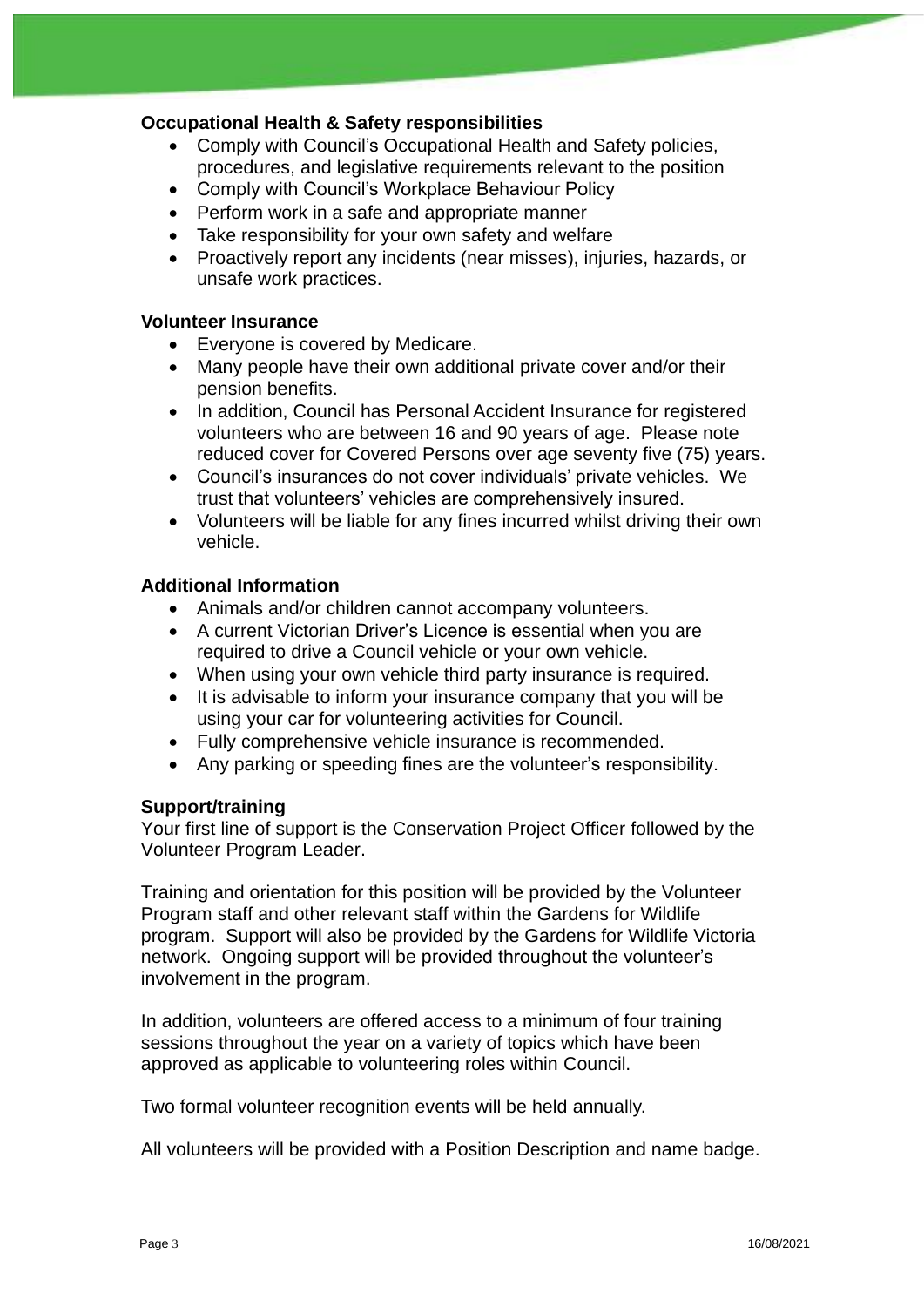#### **Other comments**

A satisfactory police check is essential (Council will cover cost for this check).

In addition, you will be required to complete a Working with Children Check. There is no charge for having a Working with Children Check processed. The application is completed on-line via the Department of Justice website. Full instructions will be provided by Volunteer Program staff in advance.

## **Council Volunteer Program contacts**

Email: VolunteersProgram@cgd.vic.gov.au Website: [www.greaterdandenong.com](http://www.greaterdandenong.com/) Phone numbers: 8571 5335 / 0408 579 587

## **Council Parks contact**

Phoenix Wolfe Conservation Projects Officer 0423 895 927

#### **Values**

At the City of Greater Dandenong we have adopted a set of values we call 'REACH' which define who we are and how we interact with each other and our community. REACH stands for:

**R**espectful **E**ngaged **A**ccountable **C**reative **H**onest